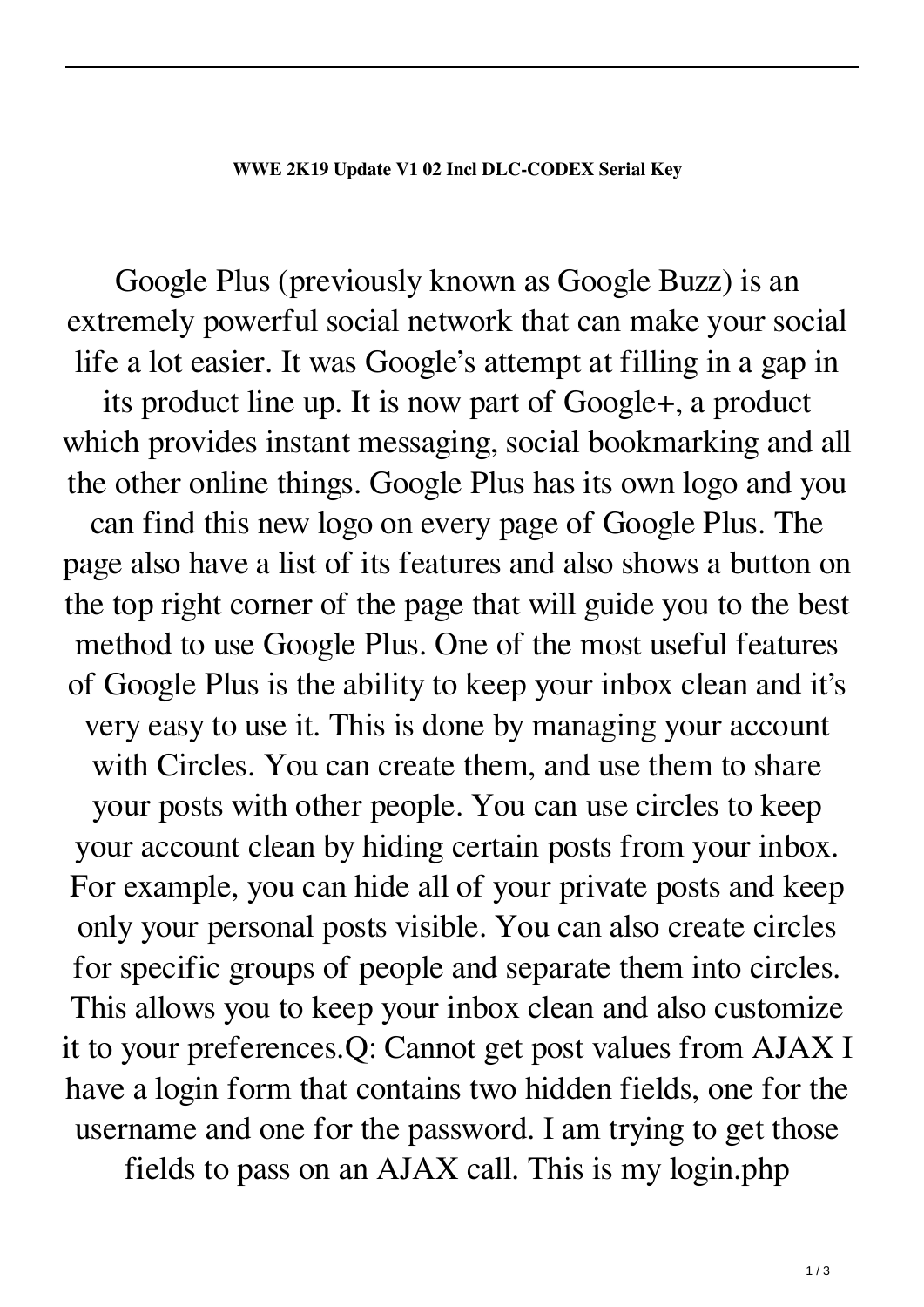\$('#form\_login').submit(function(e){ e.preventDefault(); var  $data = $(this).serialize(); // change page after success$ window.location =  $"login.php"$ ; }); ">

## **[Download](http://evacdir.com/ZG93bmxvYWR8VlU4Y1dvd2ZId3hOalV5TkRZek1EVXdmSHd5TlRjMGZId29UU2tnY21WaFpDMWliRzluSUZ0R1lYTjBJRWRGVGww/pipettes?analysing=/V1dFIDJLMTkgVXBkYXRlIHYxIDAyIGluY2wgRExDLUNPREVYIFNlcmlhbCBLZXkV1d/apologise.uncanny&characterizations=depths)**